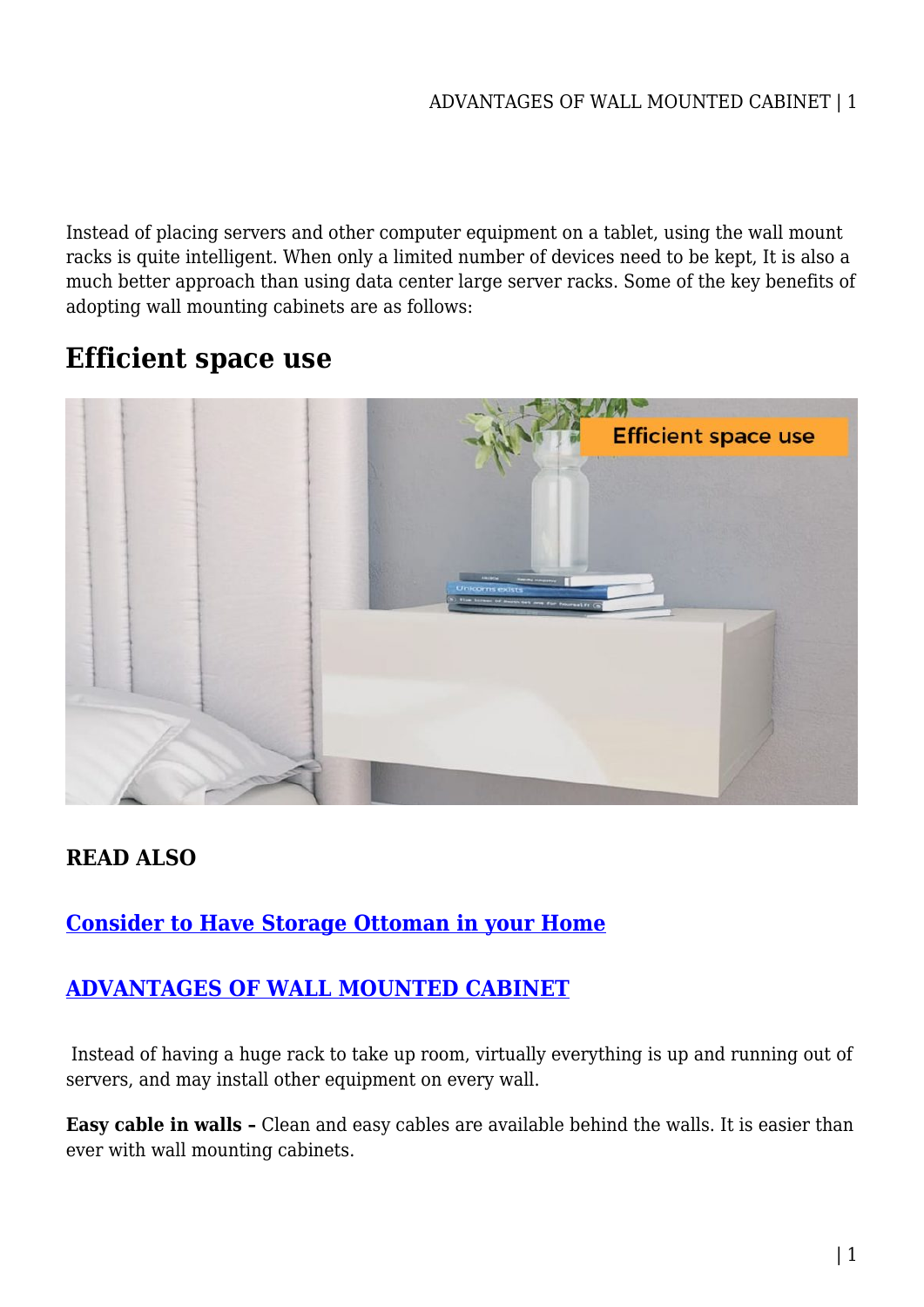**Secure Protection** – Wall mounting cabinets assist in maintaining safe and secure computer equipment. They are out of the way, and many types feature locks to minimize the possibility of unauthorized entry.

**Proper airflow** – All the wall mounts are intended to guarantee the computer does not overheat with good airflow in mind.

**Straightforward Access –** The hinged doors and intelligent designs provide access to the equipment quickly and easily.

*Wall units* are a home decoration concept that provides both design and utilities with critical locations. Here are the five principal reasons why we feel that every property has extra value.

- *Wall units* Pay attention to your preferred stuff.
- *Wall units* Become an artist of fast change.
- *Wall units* Make use of vertical space.
- *Wall units* Show your TV. Show your TV. *Wall units* Storage creation.

# **Enormous Benefits of Buying Wall Cabinet**

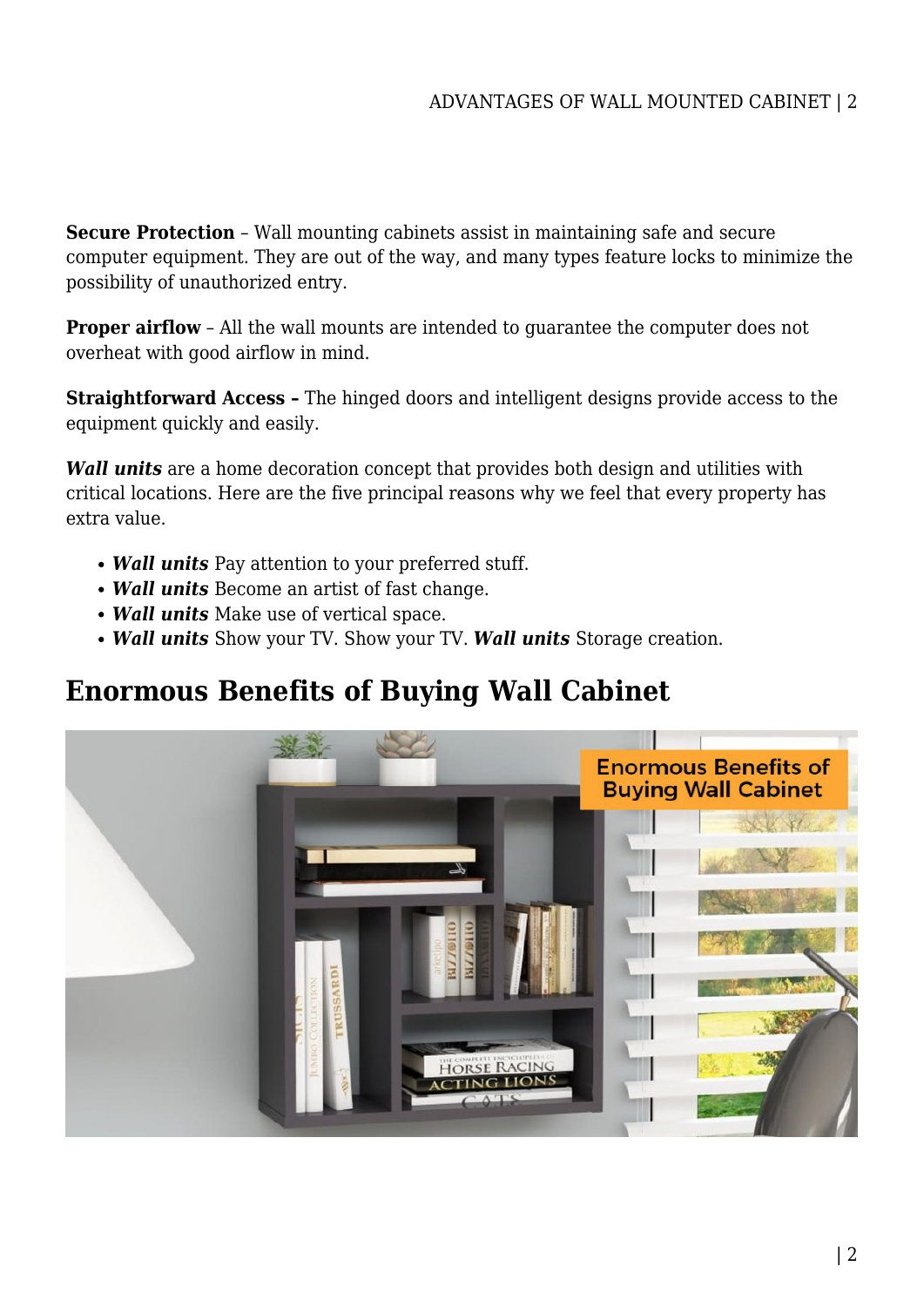- **[Wall cabinets](https://furnitureoffers.com.au/cabinets-storage/wall-mounted-cabinet/)** provide more storage in the kitchen.
- It keeps food dry and moist from the ground.
- It makes it more challenging to store food in particular locations for plagues like roaches, ants, or mousses. But I saw some fearless mice who will not stop to grab their hands on this cereal box.
- It is the traditional spot for plates, glass, and bowls to be stored.
- You are an excellent means of furnishing your kitchen. You may play the styles with several types of wall cabinets and so give individuality to your kitchen.
- Although it may seem very invasive to think of a wall cabinet, these pieces may help to add space to your area. You may conserve the floor space by thinking 'upwards' rather than 'outwards.' With upward storage, your site seems easier to stroll through, and it provides more alternatives when adding more pieces of furniture to your living room. It is also an excellent characteristic, which provides the eyes with a sense of more space and space in your room.
- Another advantage of choosing a giant cabinet is that you may store bulky goods which are difficult to fit into smaller storage areas.
- Consider a modern display cabinet, whereby occasional objects may be neatly stored while preserving the precious goods. The mix of wood and glass doors gives your house charm. Designed to hold infrequent things while showcasing your most valuable goods discreetly, it is a great all-in-one piece with a wooden display case. And if there is room, how should we prevent several pieces of furniture in your sitting area by considering an expansive lounge room as a buffet, cabinet, and display? Make yourself feel great with a big multifunctional wall unit designed for your choice of wood. But you could like a Buffet and Bookshelf combo if you like something less formal? Adding an open shelf still has a showcase, while the buffet section hides your occasional things. Specially designed custom cabinets are designed for your room and give them a natural feeling of membership.
- The luxury of incorporating personalized storage is with the choice of a custom-made cabinet. Introduce internal drawers, adjustable racks, and specialized drawers to conveniently store different food and infrequent things. Whether you wish to identify it as a kitchen cabinet, you may adopt a customized warehouse to your specific needs.
- One of our favorite advantages is the versatility offered by the choice of a display cabinet. This area might be well located in a dining room or a casual sitting room. The mix of storage and display gives convenience while at the same time being aesthetically attractive. A display wall unit can fit from room to room based on your preferences while refurbishing or transferring the property. This is another benefit why we adore the Wall Cabinet.
- Make a declaration. A modern display cabinet might be the thing you need if your